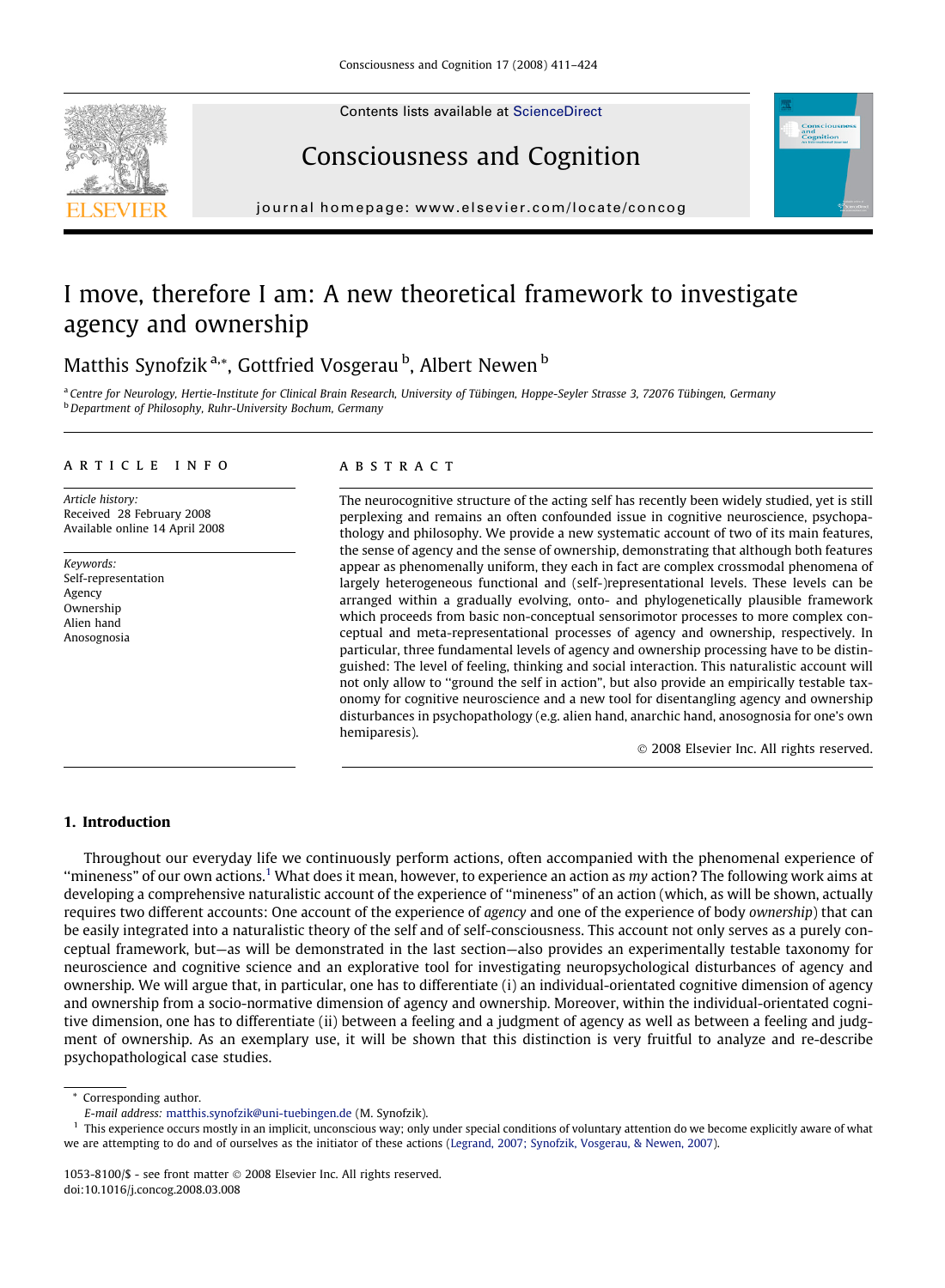#### 2. Features of self-consciousness: Who are we?

Self-consciousness typically comprises certain characteristic features of our experiences:

- 1. The unity of our experiences,
- 2. The perspectivity of our experiences,
- 3. The sense of ownership of body parts,
- 4. The sense of agency of actions,
- 5. The sense of authorship of thoughts, and
- 6. The transtemporal integration into autobiographical knowledge ([Bermúdez, 1998; Damasio, 2000; Metzinger, 2003;](#page-12-0) [Newen & Vogeley, 2003\)](#page-12-0).

All these phenomena can be characterized on both an individual cognitive level and a social and normative level (as was demonstrated e.g. with respect to emotions by [Zinck and Newen, 2007](#page-13-0)). In this paper, we will describe both dimensions for agency and ownership.

It was traditionally assumed that there has to be a distinct, non-reducible entity called self which would underlie these core features, functioning e.g. as the realizer of the unity of our experiences and of transtemporal unity, as the center of our perspective or as the bearer of the sense of mineness of actions and thoughts. Recently, an alternative approach that tries to account for the phenomenology of self-consciousness has received widespread attention: The claim that there is a phenomenally quite unitary and central self-model (at least in non-pathological circumstances), but no actual self. According to this approach, the supposition of a self has to be denied since it is always thought of as non-natural. It seems, however, as if both traditional positions, like those put forward by Descartes and Kant, as well as recent accounts, such as Thomas [Metzinger's](#page-13-0) [Being no one](#page-13-0) (2003), have overlooked an important alternative by neglecting the difference between the representing self and the represented self-model<sup>[2](#page-1-0)</sup>: While the self is—at least from a naturalistic view—best understood as the objective, biologicalcognitive representational system with special characteristic self-representational capacities, the self-model is the subjective representation of oneself constructed<sup>3</sup> by one's self-representational system based on one's perceptions, emotions, beliefs, etc. [\(Newen & Vogeley, 2007](#page-13-0)). Under functional and representational levels of description, self-representations (e.g. a self-model) are not build up by a homogenous monolithic entity—as it appears phenomenally—, but by different modules operating on different levels of representational and functional complexity.

Within a naturalist account of human self-consciousness (defined as the ability to represent one's own bodily and mental states as one's own states), a recent systematic analysis has been able to identify different levels of self-representation characterized by the increasingly complex representational structure and the increasingly complex representation formation processes ([Newen & Vogeley, 2003\)](#page-13-0). On these grounds, we have to distinguish at least three different levels: A non-conceptual level, at which states are represented in a non-analyzable way (including an only implicit self-representation), a conceptual level,<sup>4</sup> at which properties can be systematically ascribed to different objects (including the explicitly represented self), and a meta-representational level, where mental representations can themselves be represented (and attributed to the self or to others).

The advantage of this framework is that the complex phenomenon of self-consciousness is now characterized by specific gradually proceeding systematic competencies that can be distinguished by (i) their formal representational structure, (ii) their developmental acquisition in childhood development, (iii) their differential break-down in certain neurological or psychopathological circumstances, (iv) their behavioral correlate in psychological paradigms and (v) their neural correlate in neuroimaging or lesion studies.

Not only self-consciousness as a whole, but also each of its core features resorts to analogous systematic competencies that can be distinguished by the same (or at least similar) individuation criteria which also evolve in gradual steps. This will be shown in this paper by example of the experience of agency and of ownership. In other words: Although each of the core features of self-consciousness appears as a phenomenally unitary and central processing module, they in fact consist of rather complex crossmodal phenomena of largely heterogeneous functional and (self-)representational levels, where the most basic levels consist in sensorimotor processes, while the most elaborated levels comprise conceptual and meta-representational processes. By identifying and characterizing each of the systematically relevant levels, we obtain a promising method to ''naturalize" complex mental phenomena, a challenge which formerly seemed to be insurmountable.

<sup>&</sup>lt;sup>2</sup> While traditional positions presuppose only a self, portraying it as a non-reducible entity (a Cartesian res cogitans or a Kantian transcendental 'I'), Metzinger assumes only a self-model, excluding any additional use of self. In a naturalist view, however, it seems necessary to adopt both, the self and the self-model, in order to account for self-related pathologies.

Although the self-representation is "constructed" by the self-representing system, this does not imply that it is a mere fantasy without any represented entity in the real world (as apparently connoted by Metzinger's usage of the term). Rather, this construction reflects facts of a genuine object of the world: the self. Rather than "being no one" [\(Metzinger, 2003](#page-13-0)) we are self-representing cognitive systems.

<span id="page-1-0"></span><sup>4</sup> [Newen and Vogeley \(2003\)](#page-13-0) make a distinction between conceptual and propositional representations: For the latter also sentential connectives have to be represented. This distinction will not play a role here such that our usage of ''conceptual" comprises propositional representations.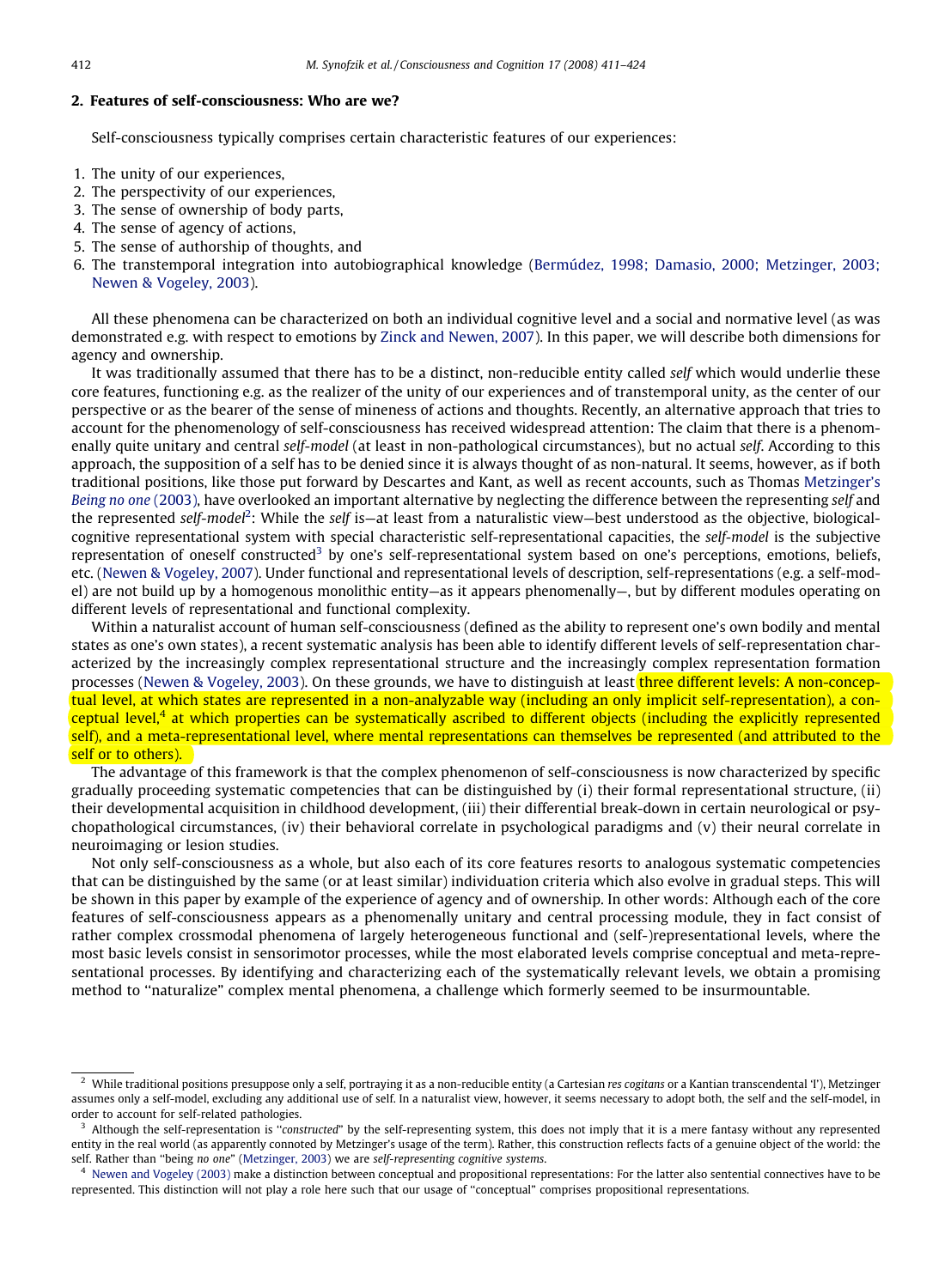# Table 1 Levels of the sense of agency and the sense of ownership

|                                             | Sense of agency                                 | Sense of ownership               |
|---------------------------------------------|-------------------------------------------------|----------------------------------|
| Non-conceptual and momentary representation | Sensory registration of action-effect-couplings |                                  |
| Non-conceptual and stable representation    | Feeling of agency                               | Feeling of ownership             |
| Conceptual representation                   | Judgment of agency                              | Judgment of ownership            |
| Meta-representation                         | Ascription of moral responsibility              | Meta-representation of ownership |

#### 3. What are we experiencing: Agency and ownership

In our everyday experience of our voluntary actions we have a certain phenomenal experience of ''mineness" of these actions. For example, when reaching for a cup, I know this to be my action. This experience, however, involves at least two fundamentally different aspects of minimal action-related self-awareness, which—in this case—coincide and are phenomenally indistinguishable: The sense of agency (SoA), i.e. the registration that I am the initiator of my reaching for a cup (rather than somebody or something else), $5$  and the sense of body ownership (SoO), i.e. the registration that my arm which is reaching for a cup belongs to me (rather than belonging to somebody or something else). In more general terms, ownership is the registration that parts of one's own body belong to oneself, regardless of whether it is moving or not and whether this movement is voluntary or involuntary[.6](#page-2-0) In case of passive movements, however, SoA and SoO dissociate. If someone else moves my arm towards a cup, I have no longer a SoA (i.e. I no longer experience myself as being the initiator of the action), but I still retain a SoO: The arm that is moving towards the cup is still experienced as belonging to me, i.e. as my arm ([Gallagher, 2000](#page-12-0)).

As will be shown in the remainder of the paper, these two senses—which are often confounded both in theoretical and experimental work (for further analysis, see [Synofzik, Vosgerau, and Newen, 2007\)](#page-13-0)—are *analog* in their formal representational structure in that each of them can be framed in a comprehensive multi-level framework which gradually increases in representational and functional complexity and proceeds from basic non-conceptual sensorimotor representations to full-blown conceptual representations of agency and ownership, respectively. Each level of the SoA and the SoO, respectively, will be individuated by means of the following individuation criteria: (i) Its form of representation, (ii) the cognitive capacity it makes use of, (iii) the underlying neurocognitive process and (iv) its differential break-down in certain neurological or psychopathological circumstances. The different levels interact with each other by both bottom-up and top-down-processes. The SoA and the SoO are, however, clearly distinguishable not only on conceptual, but also on phenomenal, neurocognitive and psychopathological grounds. By means of the aforementioned criteria of individuation one can identify at least four systematic levels of the SoA and the SoO, respectively (see [Table 1](#page-2-0)).

#### 4. Preconditions of agency and ownership: Sensory registration of action–effect-couplings

# 4.1. General characteristics

In order to experience oneself as the initiator of one's own actions, it is a very basic prerequisite that a system learns to systematically register a certain sensory event as the typical effect of its own actions. This can be realized on the basis of two different kinds of non-conceptual representations: On a very basic level, this action–effect-registration results in a situated and momentary representation. What is learned on this level is to represent a certain sensory event as the effect of a certain type of action (which is de facto my action, since there is no systematic covariation of other events), thereby establishing a basic momentary self-environment distinction which includes representing the effect as produced by me and by my body parts (for a more detailed explanation of the role of action–effect-couplings for building up a self-environment distinction see [Vosgerau & Newen, 2007](#page-13-0)).

The self-relation<sup>7</sup> is, although de facto present, not yet represented. So, what we accomplish at this basic level of sensory covariation is a momentary self-environment distinction which nevertheless allows a basic representation of my action. On the phenomenal level, we already have a momentary sense of initiating an action, although we cannot yet speak of a sense of agency (it is not represented as my action). This can be nicely illustrated by looking at persons suffering from a loss of proprioception (patient GL, see [Farrer, Franck, Paillard, & Jeannerod, 2003; Fourneret, Paillard, Lamarre, Cole, &](#page-12-0)

<sup>&</sup>lt;sup>5</sup> For a more detailed explanation of this definition of the SoA and its difference as compared to other currently often used definitions (e.g. the definitions proposed by [Gallagher, 2000; Frith, 2005](#page-12-0) or [Tsakiris and Haggard, 2005a,](#page-13-0) see [Synofzik et al., 2007\)](#page-13-0).

 $6$  A distinction between a sense of agency and a sense of ownership was first suggested by [Gallagher \(2000\)](#page-12-0). The definitions and neurocognitive characterizations we use, however, differ in many important aspects from Gallagher's definitions and characterizations (see [Synofzik et al., 2007](#page-13-0)). Nowadays, this distinction has already become rather common in the current literature (see, for example, [de Vignemont and Fourneret \(2004\)](#page-12-0) or [Tsakiris and Haggard](#page-13-0)  $(2005a)$ 

<span id="page-2-0"></span> $^7$  The self-relation is always understood as an essential self-relation, i.e. a de se and not simply a de re relation.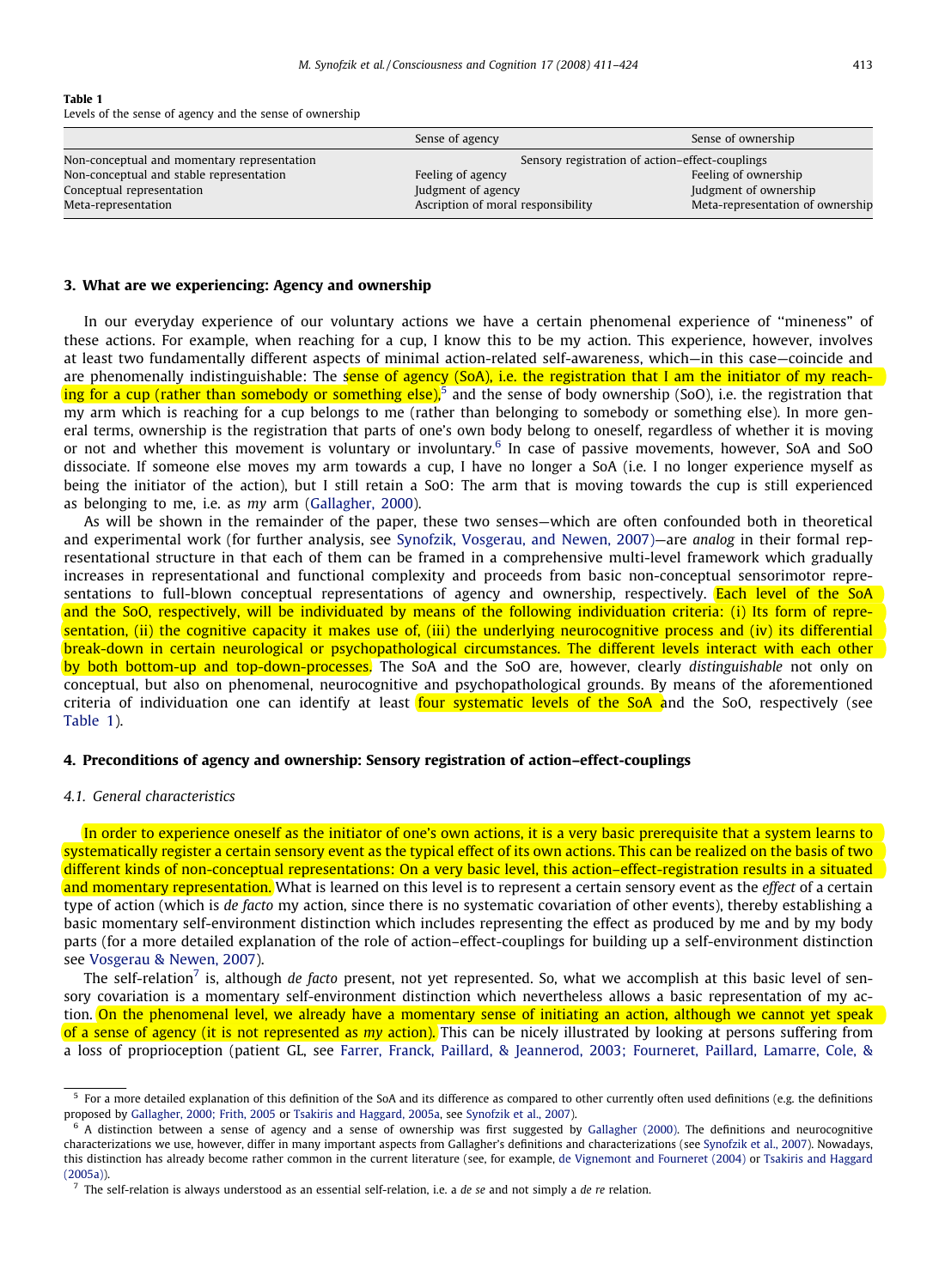[Jeannerod, 2002\)](#page-12-0). If such a person cannot see her hand but starts to move it forward, she develops a momentary sense of initiating the action, but since there is no ongoing control of the hand movement there is no stable feeling of agency. On this level, the sensory action effect representation can be best described as a non-conceptual and momentary representation ''This is an initiation of action".

This most basic level functions as a registration of action–effect-couplings and is a necessary prerequisite for both the SoA and the SoO. It is a non-conceptual, momentary representation of oneself being the agent which can be used by the cognitive system for multiple purposes. For example, action–effect-registration is useful for building up basic goal-representations, for starting basic action planning and especially for dealing more efficiently with self-induced sensory stimulation. Moreover, the information conveyed by the action–effect-registration can also be recalibrated in different ways, depending on what the task or context requirements are. For instance, when action–effect-registration functions as part of the integration of self-induced sensory stimulation, it can serve either to cancel the self-induced effect (thus preserving higher attention resources for world-induced sensory stimulation in sensory-overloaded contexts), to attenuate the self-induced effect (thus still allowing perceptual awareness of it in contexts when further cognitive control is required) or to highlight the self-induced effect (thus allowing to disambiguate one's own action effects in ambiguous, complex action contexts). Thus, action–effect-registration serves many heterogeneous pragmatic, executive functions.

Moreover, the basic registration of action–effect-couplings is also a necessary prerequisite for the SoO as well as the SoA: In order to experience a certain body part as part of one's own body it is a very basic prerequisite that a system learns to systematically register certain sensory inputs as the sensory inputs that arise from one's own body (rather than from someone else's body or from the world). It allows to construct a momentary (non-stable) representation of the mineness of the body parts. Only in the course of acting, we can learn to reliably distinguish the sensory information which belongs to ourselves and that which does not, since only in this case we can register systematic covariations between sensory inputs and our actions and thus distinguish it from sensory input just coincidentally affecting us from the surroundings. Nevertheless, on this level, the distinction between ownership and agency is not yet made by the system itself (i.e. it is not represented); rather, both aspects of the mineness of the action are present in the momentary non-conceptual representation of me being the agent.

# 4.2. Neurocognitive mechanism

The action–effect-registration presupposes only very parsimonious requirements to the action control capacities: First, the system must start to move somehow, i.e. it just has to perform spontaneous, non-intended, non-goal-directed movements. Children are known to execute such spontaneous movements even long before birth. Thus, contrary to all the following stages, no special capacity of action control is actually needed so far (not even an action prediction—as needed, e.g. for the instantiation of a comparator mechanism; see below). Second, the system must have the ability to detect and store systematic covariations—an ability inherent to neural network processing from its earliest stages ([Hebb, 1949\)](#page-12-0). No other cognitive capacity and no other neurocognitive mechanism is needed. Thus, the explanation of the registration of action–effect-coupling relies on unproblematic presuppositions.

The empirical plausibility of such a registration capacity and its distinction from the next, more complex level is well-supported by several studies from developmental psychology as summarized, e.g. by the developmental two-stage model of intentional agency from Hommel and colleagues (for review see [Hommel & Elsner, in press\)](#page-12-0): On this first level, non goal-orientated reflexive movements are performed and the simultaneously occurring sensory events are simply explored. If certain movements and sensory events occur often together and the movements are performed over and over again, simple learning mechanisms cause an action–effect association learning ([Elsner & Hommel, 2001](#page-12-0)). For example, 2-month-old infants can modulate their oral activity (sucking on a dummy pacifier) to increase the optical clarity of a film presented to them or to control the pitch variation of a sound [\(Rochat & Striano, 1999](#page-13-0)). Furthermore, 2–6 month-old infants can, on a very basic level, monitor and control their kicking and reaching behavior on the basis of these action–effect contingencies, as illustrated, for example, by the finding that they pedal longer if this leads to a systematic consequent movement of a mobile [\(Hommel & Elsner, in press;](#page-12-0) this example well illustrates the aforementioned thesis that action–effect-registrations on this level are not yet necessarily used for installing a phenomenal experience of self-agency, but rather serve many pragmatic executive functions). Only when action–effect-associations are reliably learned and ready for (inverted) use for the motor system, intentional agency can develop: While the associations are *acquired* through executing movements and exploring their sensory effects (motor activity  $\rightarrow$  sensory system), they are a necessary prerequisite for the goal-oriented tuning of intended actions (imagined sensory state  $\rightarrow$  motor activity) [\(Hommel & Elsner, in press](#page-12-0)). Since the latter inverse representations and, more generally, internal representations of actions and action effects are not yet systematically established and the self-relation is not represented, the registration still depends on the immediate presence of the action and action effect. Hence, the underlying action representation lacks transtemporal stability. Correspondingly, the ability to act in a truly goal-oriented fashion and to anticipate action consequences of ones own actions—both hallmarks of the next level of agency, the feeling of agency—emerge much later, namely from 9 months of age onwards, than the capacity to detect sensorimotor contingencies [\(Hommel & Elsner,](#page-12-0) [in press; Tomasello, 1999](#page-12-0)).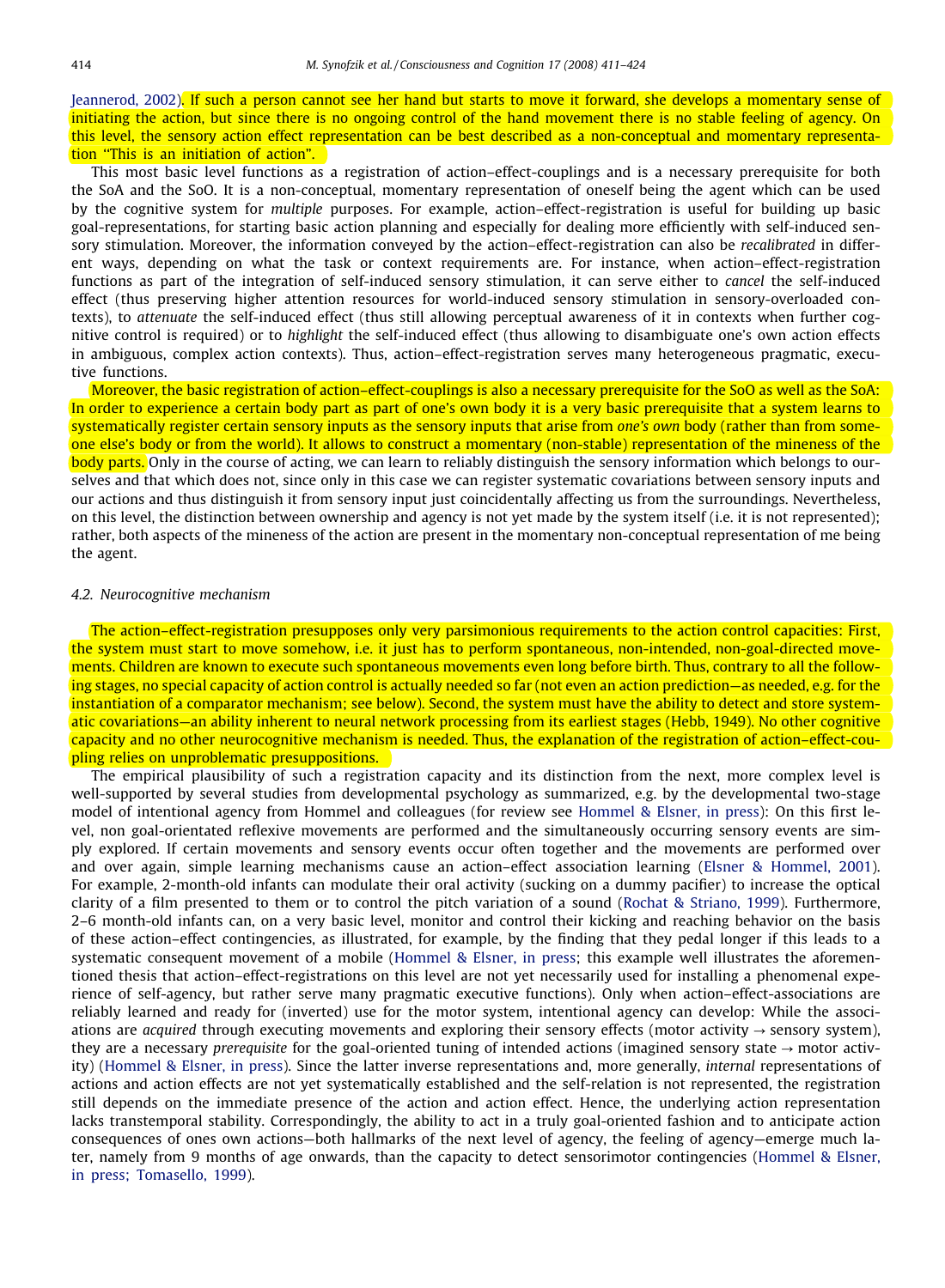# 5. Dimensions of agency

#### 5.1. Feeling of agency

#### 5.1.1. General characteristics

If the action–effect-registration is systematically used by the cognitive system to establish a stable representation of an action as self-produced, then the non-conceptual feeling of being the agent is produced (feeling of agency, FoA). What is learned on this level is to establish a stable perception-based representation of the effect of one's own action as the effect of one's own action. The self-relation is now represented, although still in a non-conceptual (implicit) way. This agency-representation is in some way abstracted from the action such that the feeling of being the agent still is present even if the action is already over. Such a feeling can be persistently accessed and attended to although it can be established independently from any conceptual, a fortiori linguistic representations. Based on the weighting process of action-related motor and sensory cues on this level (see below), one can now establish a stable representation of the "mineness" of the action–effect such that it becomes accessible for other non-conceptual cognitive sub-systems. An action is, however, merely classified as selfcaused or not self-caused—it is not attributed to the self. The self is only represented non-conceptually in the FoA because at this level the representation is still not composed out of different parts for the self and for the property of being the cause. Rather, the content "This is my action" is rather present or absent as a non-analyzable whole. Nevertheless, the implicit selfrepresentation being established on this level is a stable and abstract self-representation as opposed to the basic self-environment representation relying on action–effect-couplings.

Importantly, an external attribution is still not possible at this level. Therefore, no such thing as a feeling that, say, Chris has caused my action, can occur. Rather, in case of an inappropriate action effect, the action feels peculiar or strange, while in case of an appropriate action effect, I feel a harmonious ongoing flow of my action sequence. Perceptual agency representations are not compositional and have no object-property structure, and are therefore non-conceptual [\(Newen & Bartels,](#page-13-0) [2007; Vosgerau, 2007\)](#page-13-0). They do not allow for explicit representations of the self and hence not for attributions.

# 5.1.2. Neurocognitive mechanism

The FoA is produced by a gradual and highly plastic subpersonal weighting process of different action-related perceptual and motor cues, which are partly afferent (visual feedback, proprioception) and partly efferent (action prediction, body schema) (see [Synofzik et al., 2007](#page-13-0), and [Fig. 2\)](#page-8-0). In case of congruency between these indicators (e.g. a match between internal prediction and visual feedback), the experience of action is withheld from further processing and we experience self-agency by a rather diffuse feeling of a coherent, harmonious ongoing flow of action processing. In case of incongruency between these indicators (e.g. a mismatch between proprioception, motor intention and visual feedback), we experience an action as strange, peculiar and not fully done by me. This experience might—inter alia—result from a mismatch between efferent and afferent information.

One of the most important authorship cues is provided by a presupposed internal comparator mechanism which compares a prediction about the sensory consequences of our action (computed on the basis of an efference copy issued as a ''corollary discharge" of the motor command of the respective action) with the actual sensory feedback of the action (see [Fig. 1](#page-5-0)). A congruency between predicted and actual state may be used by the cognitive system to register a sensory event as caused by oneself, while an *incongruency* may lead to the registration of a sensory event as externally caused ([Feinberg,](#page-12-0) [1978; Frith, 1992](#page-12-0)); for a recent version and modification see [\(Frith, 2005; Frith, Blakemore, & Wolpert, 2000](#page-12-0)).

The comparator functions as one of the most important sensorimotor cues for the FoA. The acquisition and adaptation of the internal predictions (which are entered into the comparison process together with the sensory afferences) can be described as the result of an ''internalization" process of one's own causal relationships to the world: The representation of stable systematic sensorimotor contingencies between a certain action and its corresponding effect, which is learned in the preceding stage of registration of action–effect-couplings, can be used to build up an internal prediction of an action effect that is issued whenever an action is initiated ([Synofzik, Thier, & Lindner, 2006; Vosgerau & Newen, 2007](#page-13-0)). If the action effect matches the prediction, the prediction is preserved; if the action effect differs slightly over a constant sequence of actions, the prediction is recalibrated accordingly (neurophysiological evidence for this mechanism was given for electric fish [\(Bell,](#page-12-0) [2001\)](#page-12-0), crickets ([Poulet & Hedwig, 2002](#page-13-0)) and also for humans [\(Haarmeier, Bunjes, Lindner, Berret, & Thier, 2001; Lindner,](#page-12-0) [Haarmeier, Erb, Grodd, & Thier, 2006; Synofzik, Thier, & Lindner, 2006](#page-12-0))). The more systematic the contingencies between action and action effect, the more stable and reliable the internal predictions about the upcoming sensory effects of one's own actions and the better a system's capacity to differentiate between self-produced and non-self-produced actions. Thus, the cognitive system is now no longer dependent on the presence of actual sensory feedback of the action (as for the registration of action–effect-couplings), but can internally represent the action consequences by internal predictions which thus serve as ''internal feedback signals" ([Ito, 2005](#page-12-0)).

Yet there are many cases where the comparator output is neither a sufficient nor a necessary condition for the FoA [\(Syn](#page-13-0)[ofzik et al., 2007\)](#page-13-0). Action-related perceptual and motor information—such as efference copies, sensory feedback modalities (e.g. proprioception [\(Balslev, Cole, & Miall, 2007](#page-12-0)) or vision [\(Synofzik, Thier, & Lindner, 2006\)](#page-13-0)), and their comparison—is rather entered into a multifactorial weighting process bringing together different sense modalities (e.g. intermodal congruencies), efferent–afferent congruencies, and different levels of cognitive processing that indicate agency of actions for a person [\(Syn-](#page-13-0)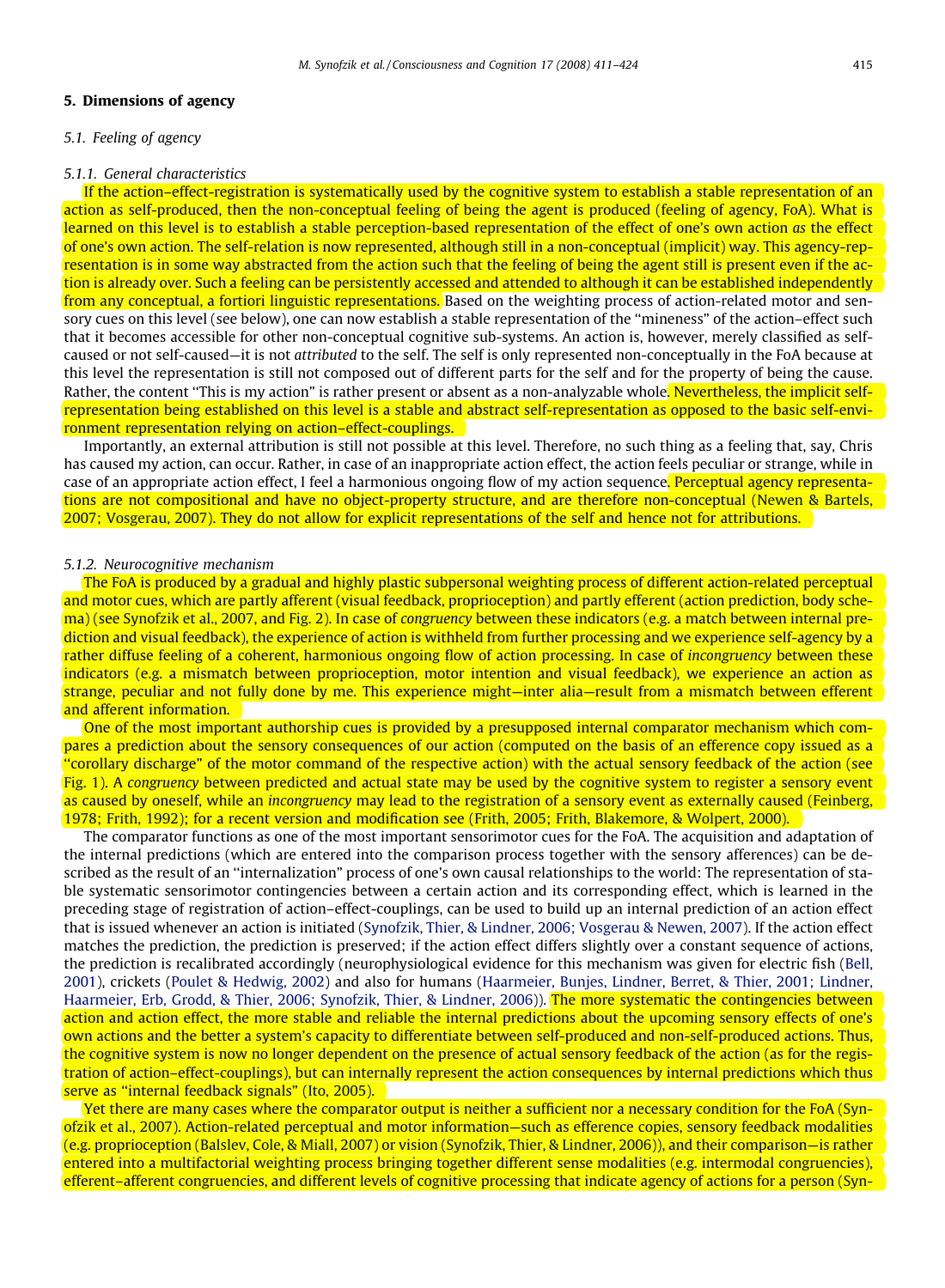

Fig. 1. The "comparator mechanism" as an important authorship indicator for the feeling of agency. The feeling of agency is—inter alia—informed by an internal comparator mechanism which compares predicted and actual sensory feedback: If both states match, the sensory event is attributed to one's own agency. If sensory feedback is discrepant with the sensory prediction, an external attribution of the causation of the sensory event occurs (modified after [Frith et al., 2000](#page-12-0) and [Wolpert & Flanagan, 2001](#page-13-0)).

[ofzik et al., 2007\)](#page-13-0). The differential contribution and the weighting of the corresponding authorship cues vary in different situations and in different persons (for more details, see [Synofzik et al., 2007\)](#page-13-0).

# 5.2. Judgment of agency

#### 5.2.1. General characteristics

If the non-conceptual FoA is further processed by the cognitive system by additionally involving conceptual capacities and belief stances, then a conceptual, interpretative judgment of being the agent (judgment of agency; JoA) is produced. What is learned on this level is to conceptually represent the effect of one's own action as the effect of one's own action. Based on the belief formation process of weighting different cognitive, non-sensorimotor indicators (see below), one can now not only perceptually represent the difference between ''my action" and ''not my action", but propositionally and compositionally represent one's own actions as one's own or as the one of somebody else, i.e. the self is now explicitly represented as well as the property of being the cause. Therefore, on this level, attributive judgments (e.g. ''my action" vs. ''the action caused by Chris" or ''the action initiated by the computer") are possible. For each action, an interpretation mechanism can search for the best explanation of the underlying sensorimotor perception, resulting in a specific belief formation about the origins of the changes in perception: I can either believe that I am the author of the action or I can assume that someone or something other than me is causing this effect.

By this characterization, the JoA differs from the FoA in the following three, partly interrelated respects:

- (1) The JoA has an object-property structure, i.e. there are parts of the conceptual self-representation that represent the system itself and parts that represent certain properties. Thus, whereas the FoA involved a non-conceptual (implicit) self-representation, the JoA involves a propositional I-thought (with an explicit self-representation).
- (2) Since conceptual agency representations are—contrary to the FoA—formed by inferential processes, they are influenced by other conceptual representations like background beliefs. Consider, for example, you are the only person in a room, in which something happens. Although you might not have any perceptual representation pointing in the direction that you caused this event (e.g. no certain congruency between motor intention and sensory event), you can come to conclude that it must have been caused by you because of your background beliefs that (a) nothing happens without a cause and (b) you are the only possible cause in the relevant spatiotemporal region [\(de Vignemont & Fourneret,](#page-12-0) [2004\)](#page-12-0). Thus, how the belief formation is performed depends on our way of rationalizing, i.e. our way of giving a (more or less) plausible explanation for our experiences.
- <span id="page-5-0"></span>(3) While the FoA builds on the cognitive capacity to *classify sensory events* as one's own or not one's own, the JoA demands the capacity to conceptually categorize causal forces in the interaction with the world. The conceptual categorization has to meet different constraints ([Newen & Bartels, 2007\)](#page-13-0): The system has to have the ability (a) to attribute the same causal force to different objects, (b) to attribute different causal forces to one and the same object, (c) to perform the attribution stimulus-independently, and (d) to distinguish enough related properties such that a network of different causal dimensions is established (i.e. it has to be able to differentiate between agency and other related properties, e.g. ownership).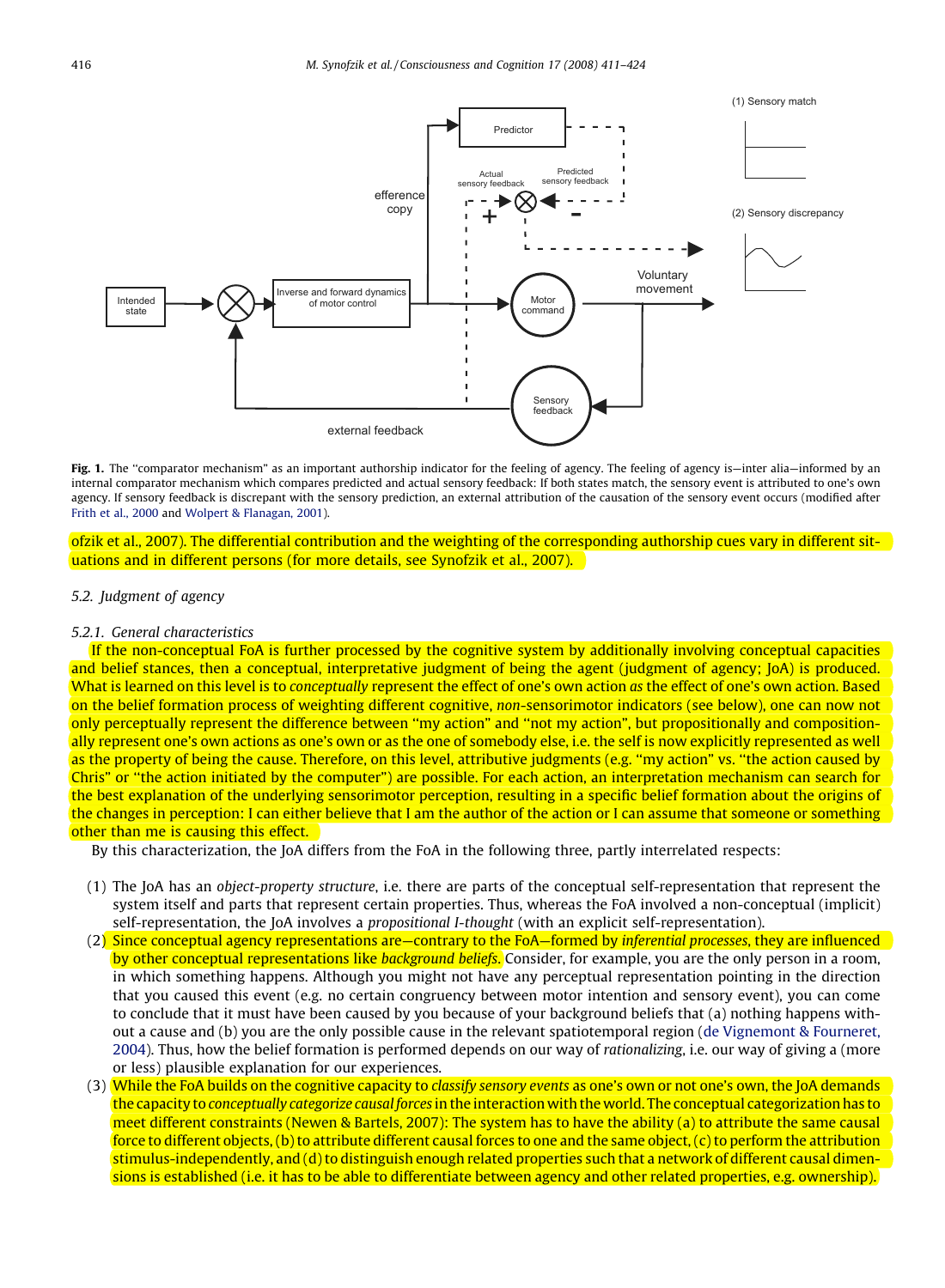#### 5.2.2. Neurocognitive mechanism

The JoA is formed by a rationalization process that normally has a FoA as input. Thus, the JoA normally starts with the output of the weighting of sensorimotor authorship indicators (e.g. the comparator output) and then proceeds with ad hoc theorizing and belief formation about oneself, which is produced by a weighting of cognitive authorship indicators (e.g. contextual cues, belief states, etc.). But the JoA does not necessarily presuppose a FoA. The rationalization process has multiple inputs such that it works even if the FoA input signal is missing: Analogous to the sensorimotor weighting, also the weighting of the various cognitive authorship cues varies in different situations and in different persons. For example, in the aforementioned example of a person being alone in a room, the cognitive system draws mainly on situational, impersonal background beliefs to decide whether an action effect is caused by oneself or not: The background beliefs about causation and critical spatiotemporal patterns that are used in this situation to achieve a JoA are so general, that they do not depend on the person's individual biography and psychosocial context. For deciding, however, to whom agency is externally attributed—if it occurs—(e.g. to decide whether an action was caused by my friend Paul, by the computer, by the experimenter, by God, etc.), the cognitive system must often draw on more specific personal background beliefs (which are, for example, stored in form of a narrative) and social cues.

Next to these examples, additional empirical evidence for a cognitive weighting process is given in an indirect way by the observation of the break-down of this process, e.g. in the case of agency delusions. Here, neuropsychological anomalies in perceptual or affective processing are insufficient to explain the intrinsic nature of delusions, namely the fact that (i) an alien experience is not accepted as a strange experience, that (ii) a delusional agency hypothesis about the perceived fact is formed and that (iii) this is maintained despite different stored encyclopedic knowledge about the own behavior and despite the testimony of others (cf. [Davies, Coltheart, Langdon, & Breen, 2001\)](#page-12-0). These features can only be explained by a misbalanced integration of different cognitive cues, in particular background beliefs, contextual cues and action intentions.

Like the weighting of sensorimotor authorship indicators, also the weighting of cognitive authorship indicators usually remains unconscious and is performed on a subpersonal level. Thus, although the belief formation involves reasoning processes or narrative elements in order to proceed from a certain perceptually accessible premise (the result of the sensorimotor weighting) or set of personal belief states to the conclusion that oneself or somebody else is the initiator of the action, this does not necessarily have to be performed in a conscious way. Nevertheless, such a conscious evaluation is possible and likely to occur when the discrepancy between several factors is significant.

On the level of JoA, a system is able to represent its action consequences and action effects as stable in space and time by encoding them in form of propositional knowledge. These stable internal representations increase the system's degree of independency from direct (reafferent or exafferent) sensory input in that they are not just limited to predicting the very momentarily upcoming sensory consequences, but extend beyond direct sensorimotor consequences to more abstract action effects and beyond very immediate action consequences to spatially and temporally more distant action effects. This allows building up an increasingly abstract goal representation as well as explicit and systematic judgments about causal action and world relations. Thus, whereas the system was first capable of forming perceptually encoded internal representations of one's own direct sensory action effects, allowing the system to become independent from the actual presence of the action effect (level of action control corresponding to the FoA), it can now anticipate more abstract action effects and can furthermore do so without coupling them to a specific motor pattern or a specific action–control loop. In other words: Self-agency can now be represented not only independently from the actual action–effect, but also independently from the actual action.

# 5.3. Ascription of moral responsibility

#### 5.3.1. General characteristics

If a cognitive system cannot only form agency beliefs and judgments, i.e. attribute a certain action to a certain author (in the sense of being the cause), but also reliably register the mental state preceding the action—namely, the intentional action planning—, it is capable of ascribing moral responsibility. The criteria for the ascription of moral responsibility (AoR) can be defined as follows: An agency system A (as a minimally complex behavioral system that is able to produce a behavior B) is morally responsible for its behavior B (with the consequences C) if and only if:

- (I) A has an internal action plan including a representation of the behavior B (and some consequences C),
- (II) A has sufficient insight into the normally possible consequences C of B,
- (III) there are no contextual barriers which prevent A from doing B and thereby realizing the normally expectable consequences C,
- (IV) A's doing B is embedded in a normative system, i.e. the doing is evaluated according to a normative rule as acceptable or non-acceptable.

Taken together, these conditions mark the specific presuppositions required for moral responsibility: Conditions 1–3 are necessary and sufficient for causal responsibility of a subject as an agent.<sup>[8](#page-6-0)</sup> Condition 4 is required to specifically mark the nor-

<span id="page-6-0"></span><sup>8</sup> These three conditions go beyond being the mere cause, as characterized at the level of JoA where the plans of the acting system are irrelevant: I, as a living thing, am the cause of the consequences of my reflexes, for example, but I am not causally responsible for them as the agent of the action.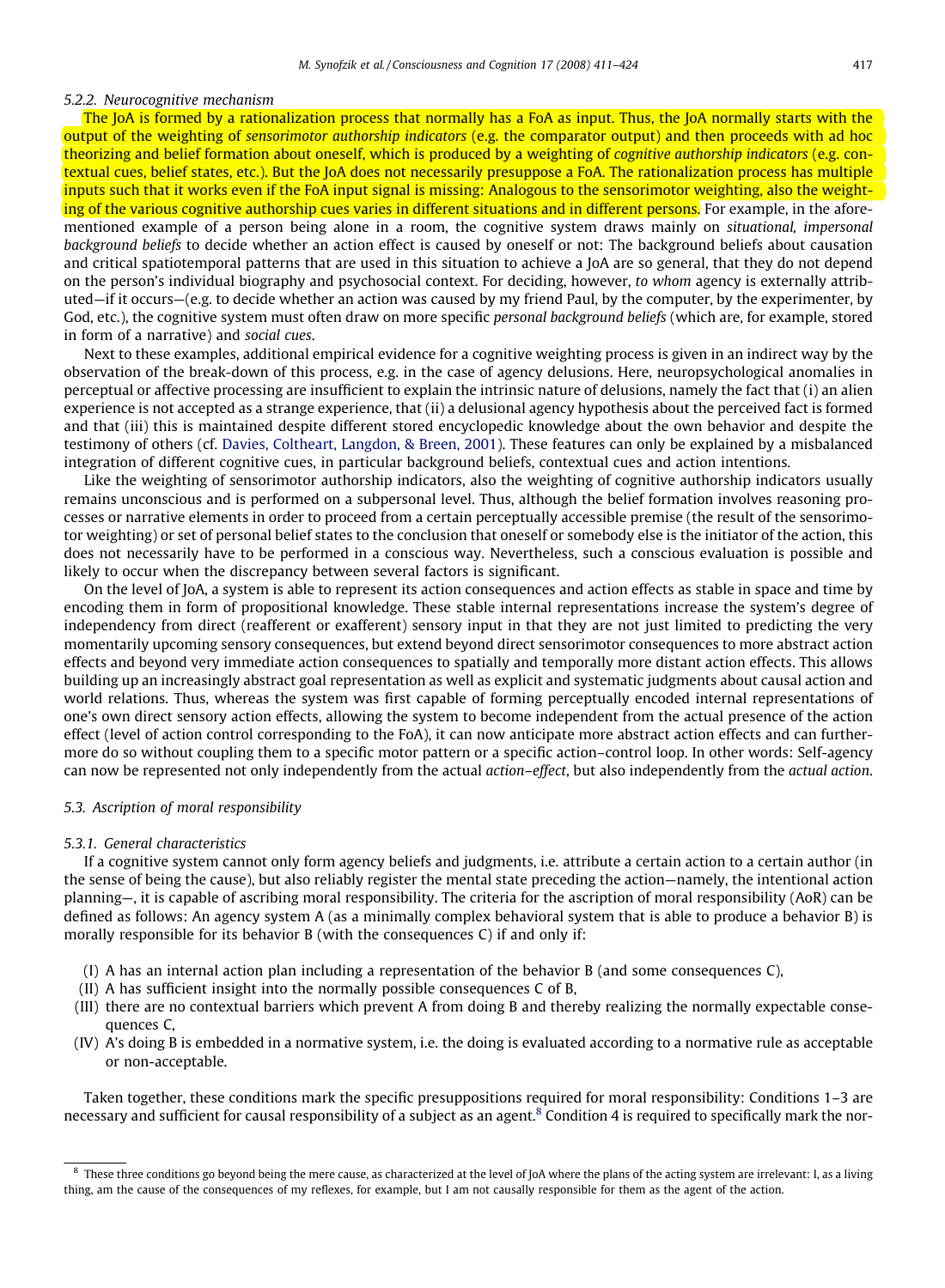mative dimension of moral responsibility. The conditions shall be shortly elaborated: Criterion (I) allows us to separate actions from mere behavior: Actions are based on an internal action plan (which may be unconscious at the time of acting) including the consequences of the behavior (thereby excluding mere automatic reflex-like behavior or behavior caused by someone/ something else). Criterion (II) demands that the subject knows sufficiently what consequences C are possible under normal circumstances. This excludes several kinds of behavior as reasonable candidates for responsibility, e.g. if the subject's ideas about the consequences of its behavior are so mistaken that they have almost nothing to do with the actual consequences—despite the fact that they might have been based on an internal action plan. Condition (III) grasps our strong intuition that I am not responsible for my behavior if there are special circumstances which prevent me from realizing the behavior according to my existing action plan (notwithstanding the fact that this plan might be appropriate to foresee the consequences which usually follow the action). Condition (IV) reflects our notion that responsibility essentially includes that one can be either blamed or honored for one's behavior and this is only possible if we have standard expectations according to norms in a group. Knowledge of social norms is closely connected with meta-representations of the form ''I know that I should do A1 and should not do A2. Otherwise mum will be angry and disappointed." Hence, normative expectations presuppose an understanding of other people's expectations about my actions: "She wants/expects me to do A1 and not A2." In contrast, for a judgment of agency (JoA) no meta-representation, i.e. no thought about particular mental representations of either myself or of others, was necessarily required. All that is needed for a JoA is an attribution of an action to a certain agency system, which might, for example, be expressed in the linguistic form "He caused this action" or "This is his action" (him being the mere cause). Moreover, while the AoR resorts to a normative standard with an associated evaluation as acceptable or not acceptable, the JoA only involves a notion of causation allowing the subject to differentiate between oneself or someone else as being the cause of action effects.

The normative expectations which underlie the AoR are internalized and individually adopted normative rules that offer a standard of evaluation of the actions of a person. Since a normative rule is a rule determined by a culturally mediated social interaction, responsibility is an essentially culture-dependent phenomenon: While suicide bombing is morally acceptable in some radical ideologies, it is completely unacceptable in most cultural contexts (e.g. the Western European culture).

The meta-representational dimension of social interaction drawing on social standards and normative judgments has to be distinguished from a person's individual cognitive dimension of feeling and judgment, in that feeling (FoA) and judgment (JoA) are both ontogenetically and phylogenetically more basic features. They are ontogenetically more basic in that they do not require meta-representations and thus no construction of a model of one's own or someone else's mind (see next paragraph)—a capacity which is not learned until approximately the third year of life. They are phylogenetically more basic in that they do not require the construction of socio-cultural normative rules—a capacity which presupposes a special kind of competence that is developed in human social interaction, but not, for example, in ape interaction (''cultural intelligence hypothesis"). This fact was shown by recent studies in developmental psychology revealing that it is a specific human competence to develop normative standards on the basis of systematic actions or observations [\(Herrmann, Call, Hernandez-Llo](#page-12-0)[reda, Hare, & Tomasello, 2007; Rakoczy, Warneken, & Tomasello, in press\)](#page-12-0).

However, once both dimensions—the individual's cognitive dimension and the socio-normative dimension—are established, they constantly interact and re-model each other by bottom-up and top-down processes (see [Fig. 2\)](#page-8-0). For example, based on our low-level non-conceptual feelings about a certain action event we might modify our normative judgments, e.g. when being personally involved we might come to a normative judgment that is mainly carried by emotional involvement, but not by rational argument ([Greene & Haidt, 2002; Greene, Sommerville, Nystrom, Darley, & Cohen, 2001](#page-12-0)); or when lacking the capacity of emotionally assessing an action effect (e.g. due to a brain disease), we are impaired in forming out moral judgments ([Damasio, 2003\)](#page-12-0). Vice versa, based on our metapresentational normative judgments and the standards of our society, we might change the judgments about our actions. If, for example, a certain action is socially highly accepted, we are more inclined to attribute agency to ourselves and maybe even develop a FoA. For example, when playing soccer, I hit the ball and thereby make a goal, I have the feeling that I just had the right reaction, whereas when my hitting the ball prevents it from going into the goal, I am more likely to have the feeling that the circumstances hindered my action.

#### 5.3.2. Neurocognitive mechanism

To be capable to form an AoR, one has to combine the ability to build up meta-representations with the ability to form a special mental model of oneself and of the other person: One not only has to be able to register one's own and other people's mental states, but also to detect specifically those mental states that are part of the intentional action planning process, that is, the internal action plan, the internal representation of the short- and long-term consequences and the internal representation of the self (the self-model). Furthermore, one has to be able to understand action as associated with normative expectations and evaluations concerning others and concerning oneself. In short, a so-called Theory of Mind (ToM; [Premack &](#page-13-0) [Woodruff, 1978\)](#page-13-0) is required for AoR.

There is still a lot of controversy about the best functional description of ToM: There are mainly three basic theories, namely the so-called theory-theories ([Carruthers & Smith, 1996\)](#page-12-0), the simulation theories ([Davies & Stone, 1995; Dokic &](#page-12-0) [Proust, 2002](#page-12-0)), and interaction theory [\(Gallagher, 2005](#page-12-0)). Whatever theory is on the right track, it is clear that a ToM involves the capacity to detect specific intentions (through the actions of others). This intention detection probably relies on the motor system's use of internal inverse and forward models. More specifically, the proposal is that other's intentions might be detected by activating internal sensorimotor representations (''internal models") at a sub-threshold level when observing their actions (for more details see [Bosbach, Cole, Prinz, & Knoblich, 2005; Hamilton, Wolpert, & Frith, 2004; Wolpert, Doya,](#page-12-0) [& Kawato, 2003](#page-12-0)).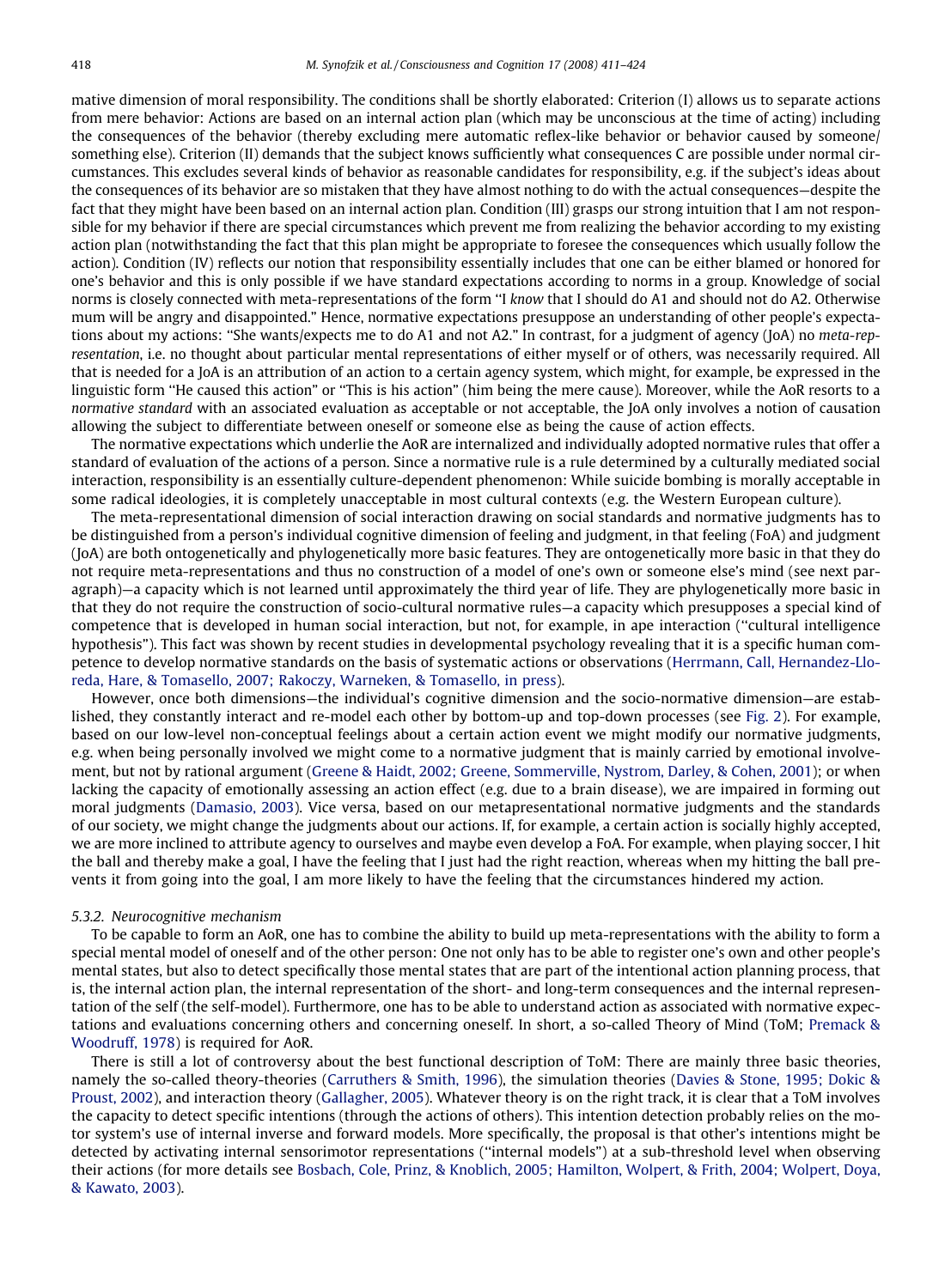

Fig. 2. Distinguishing different forms of bodily self-representations. The distinction between feeling, judgment, and meta-representation can be applied to both the sense of agency and the sense of ownership. A preliminary model suggests which different sensorimotor and cognitive authorship indicators enter each level of agency (a) and of ownership (b), respectively. For experimental investigation, either the relation and interaction between these six levels can be tested (e.g. in a 2\* 3-design) or each level can be tested per se (e.g. by modifying, adding or omitting one of the respective authorship indicators).

The competence to decode another's action intentions is not the only necessary element for the ascription of responsibility: The socio-normative dimension of ascription of responsibility demands an additional, more specific component, namely the understandingofnormsand expectations and thecapacity to actaccordingly.Thus, furtherspecificcomputationalsubstrates are required:

- (1) A representation of a shared norms about what is expected,
- (2) The capacity to detect ongoing deviations from that norm and
- (3) To correct one's behavior accordingly, and
- (4) The capacity to do this not only from a first-person-perspective, but also from a third-person perspective, that is, from the point-of-view of a ''neutral subject" that is maximally free of particular, individualistic motifs and interests.

This list (which roughly follows the distinction by [Montague & Lohrenz, 2007](#page-13-0)) is obviously not complete, but it presents the fundamental requirements for a system in order to be capable of establishing an AoR. Moreover, these aspects have recently received first empirical corroboration with respect to their neural substrates (for review see [Montague & Lohrenz,](#page-13-0) [2007\)](#page-13-0) and, most interestingly with respect to clinical practice, offer a first preliminary tool to categorize different aspects in which socio-normative behavior might break-down in case of psychopathological disturbances or neurological lesions: Whereas a patient with some specific lesion in the prefrontal cortex might be able to represent a shared norm (criterion 1) and to detect ongoing deviations (criterion 2), but fails to correct his behavior accordingly (criterion 3), a patient with a lesion located in a slightly different prefrontal area might not even be able to represent the shared norm (criterion 1).

#### 6. Dimensions of ownership

<span id="page-8-0"></span>Like the SoA, also the SoO appears phenomenally as a central and uniform processing module, while in fact it is also a complex crossmodal phenomenon of largely heterogeneous functional and representational levels. These levels can be systematically identified by strictly analogous individuation criteria as were used for identifying levels of agency: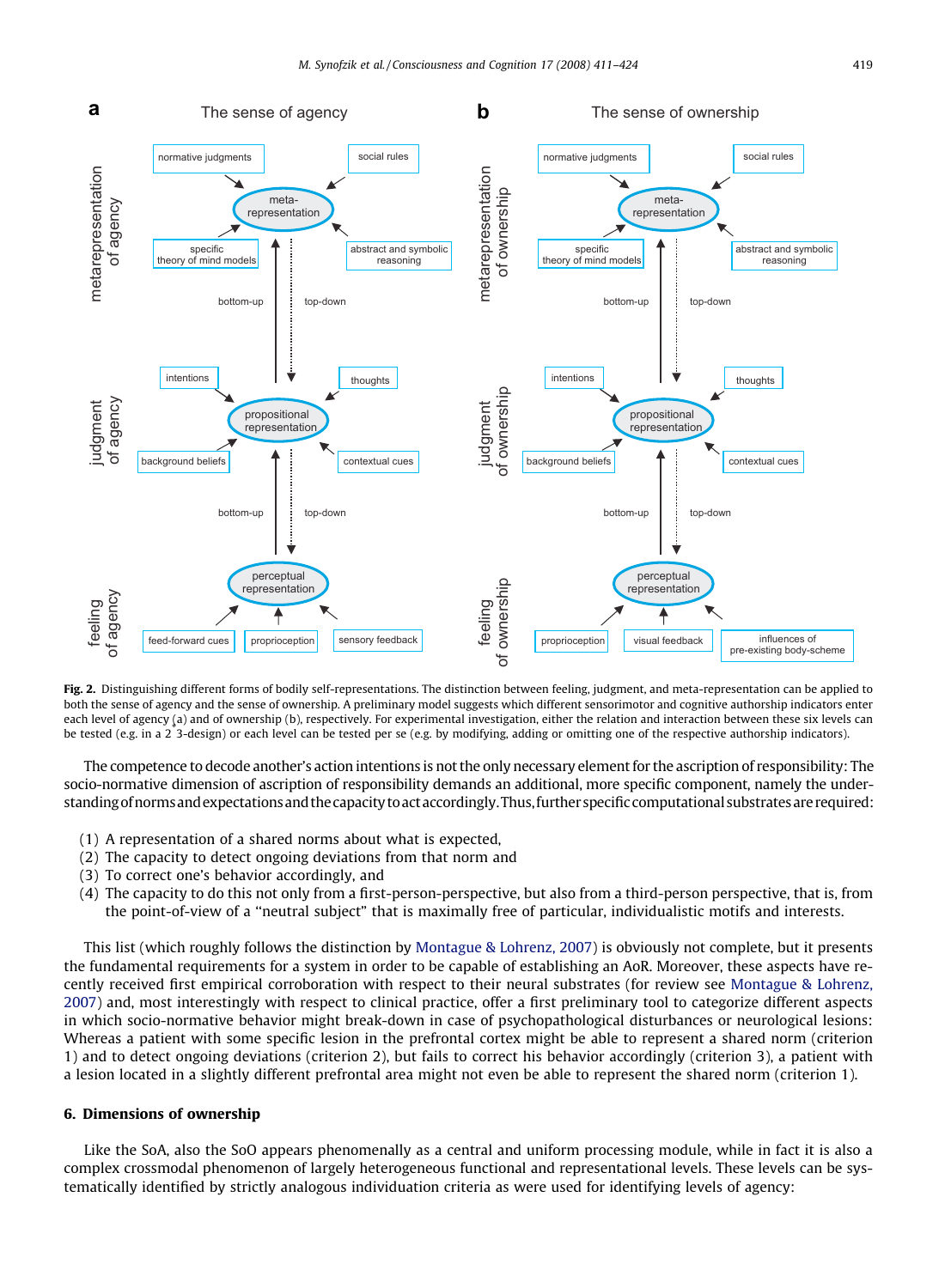- (1) Feeling of ownership (FoO). On this primarily perceptual level, the non-conceptual, low-level representation of being the owner of one's own body parts leads to the FoO. Analogous to the FoA, the FoO results from a multimodal weighting of different sensory ''ownership indicators", but—like the efferent components in the FoA—it also includes a nonsensory ''top-down" component, namely a pre-existing internal body scheme which mediates and constrains sensory ''bottom-up" inputs [\(Tsakiris & Haggard, 2005b\)](#page-13-0) (see [Fig. 2\)](#page-8-0). In case of congruency between these ownership indicators (e.g. a match between proprioception and visual feedback), the experience of being the owner of one's own body parts is withheld from conscious processing and we experience bodily ownership by a rather diffuse feeling of a coherent, harmonious ongoing flow of bodily experiences. In case of incongruency between these indicators (e.g. a mismatch between proprioception, body schema and visual feedback), we experience our body parts as strange, peculiar or alien.<sup>[9](#page-9-0)</sup> On the level of feeling, a distinction between agency and ownership is present not only phenomenologically (an active movement feels different than a passive movement or non-moving state of a limb), but also with respect to the neurocognitive mechanism: In case of ownership, no internal prediction is issued and thus no comparator mechanism triggered (a fact which was overlooked by [Gallagher, 2000\)](#page-12-0).
- (2) Judgment of ownership (JoO). On this conceptual level, an explicit, interpretative judgment of being the owner of one's own body parts occurs. Analogous to the JoA, the JoO results from a weighting of different cognitive ownership indicators (for a comparison between FoA/JoA and FoO/JoO, see [Fig. 2](#page-8-0)). Thus, on this level, the non-conceptual feeling of bodily ownership is further processed by conceptual capacities and belief stances to form an attribution of ownership. For example, a mismatch between different sensory ownership indicators triggers (i) a primary basic feeling of not being the owner of some body part and (ii) a second interpretative mechanism which looks for the best explanation, resulting in a specific belief formation about the belonging of the body part: I can either believe that I am the owner of the body part despite the mismatch or I can assume that someone or something other than me owns this body part. If an external ownership attribution occurs, it is moreover an open question to whom the action is attributed. Several illustrative examples for these processes will be given in the following section. There it will be revealed that the lack of the distinction between FoO and JoO has not only caused several conflations in the investigation of the neural substrates of the SoO [\(Tsakiris, Hesse, Boy, Haggard, & Fink, 2007](#page-13-0)), but also in the investigation of the neurocognitive processes and the neuropsychological disturbances of the SoO.
- (3) Meta-representation of ownership (MoO). At the meta-representational level, the notion of ownership is extended to objects which are not proper parts of my body but are mine in the sense of belongings.<sup>10</sup> This extended notion of ownership requires an explicit theory and thereby depends on background beliefs and socio-cultural norms. Crucially, what belongs to me and what does not is—in the extended sense—a social question. Therefore, an adequate representation of the ownership of objects requires (1) that I represent the object as belonging to me, (2) that others represent the object as belonging to me, and (3) our mutual representation of these representations of the other, respectively. Since the latter is clearly a form of meta-representation, we can speak of the meta-representation of ownership. In this way, many things are represented as belongings of me by means of socio-normative attribution, thus depending heavily on beliefs about socio-normative relations. For example, according to the norms in Western Europe, kids belong to their parents while there exist also radical ideas (one may find, e.g. in Plato or in radical communism) according to which children are belonging to the whole society and not especially to their parents. There are great cultural differences concerning a social theory about what is part of me: For example, depending on the respective normative evaluation or social standards, I can consider not only my children, but also my whole family or even my social peer group or regional population to be ''part of me". Thus, taken together, one's theory of body ownership is only one particular case of meta-representation of ownership—usually this meta-representation extends beyond the bodily self. As such a multidimensional bodily, psychological and social meta-representation, it forms the fundamental basis for our self-understanding.

Like the AoR, the neurocognitive requirements for building up a MoO presuppose the capacity to build up meta-representations with the ability to form a special mental model of oneself and of others, respectively. Additionally, one has to build up the computational substrates that are required to represent one's own and the other's ownership-attribution by social standards and normative evaluation. This means that one also has to be able to represent one's own and the other's norms about one's body and one's social environment plus the according socio-normative attribution mechanisms.

### 7. Empirical application of the frameworks

The multi-level frameworks of the SoA and the SoO can be used to inform various empirical disciplines in their investigation of agency and ownership, e.g. developmental psychology, psychiatry or cognitive neuroscience. Here, we take neuropsychology

 $9$  [Gallagher \(2005\)](#page-12-0) distinguishes between the body schema and the body image. We offer a more detailed distinction for both the body schema (which corresponds roughly to the registration of action–effect couplings and the FoO) and the body image (which contains both parts of what we call judgment of ownership and meta-representation of ownership).

<span id="page-9-0"></span><sup>&</sup>lt;sup>10</sup> On the one hand, also objects that are not proper parts of my body can be integrated into the body schema (e.g. the tennis racket) when using it extensively. This integration takes place on the level of FoO, but the object is not represented as a belonging (but wrongly as a body part). On the other hand, the extended notion of ownership is not confined to objects apart from my body: The question, whether a pregnant woman's body is her own in the sense that she is the only one to decide about abortion, for example, involves the extended notion of ownership for own body parts (we thank an anonymous reviewer for this point).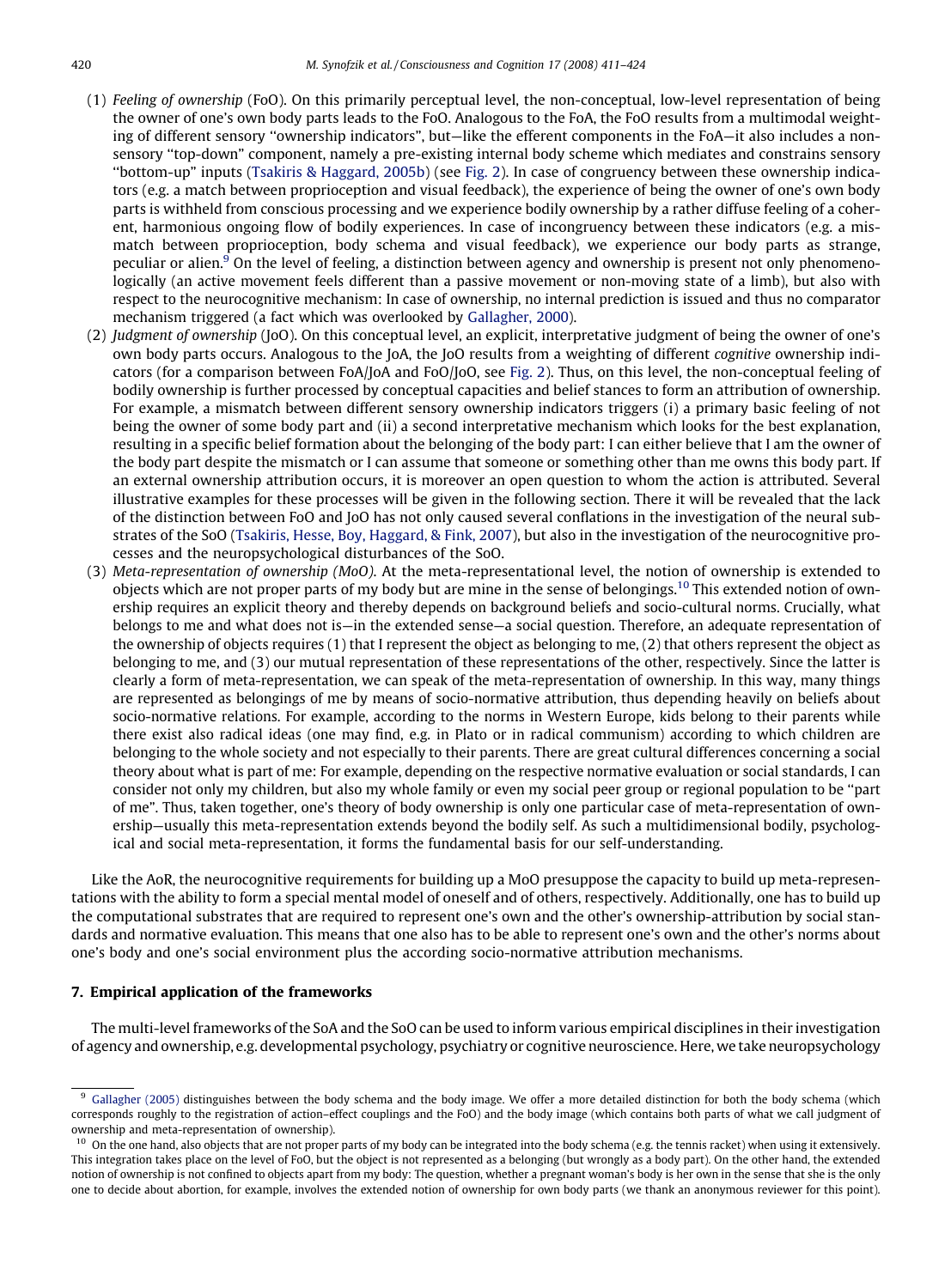as an example to demonstrate the applicability and analytical benefit of these frameworks. In particular, it will be shown that they provide genuinely new and very differentiated explorative tools for analyzing and understanding disruptions of agency in psychopathological and neuropsychological cases. In turn, these cases will also provide empirical support for the multi-level frameworks by showing that their conceptual distinctions correspond to neuropsychological dissociations.

# 7.1. Disturbances of the sense of ownership

Current analyses of alien limb phenomena ([Spence, 2002\)](#page-13-0) are strongly confounded by the missing distinction between agency and ownership components. Elaborating on the original definition by [Brion and Jedynak \(1972\)](#page-12-0), we here suggest that ''alien limb phenomena" include only disturbances of the SoO, but not disturbances of the SoA. This characterization is based on the fact that—in contrast to the ''anarchic hand"—alien limb phenomena do not per se entail any involuntary movements and thus no disruption of agency, but only a disturbance in the subjective experience of the ownership of one's own limbs (for a roughly similar analysis see [Gallagher & V](#page-12-0) $_{\text{ex}}$ [ver, 2004](#page-12-0)).

Following the thesis that the SoO is a complex crossmodal representation of different functional and representational levels, alien limb phenomena can be present on different levels of the SoO, namely on the level of FoO, JoO or MoO. Accordingly, the ''alien hand syndrome" is an etiologically heterogeneous pathological disruption which might result from a deficit in the FoO in some patients, but from a deficit in the JoO in others. A genuine disturbance of the FoO consists in the perceptual experience of ''alienness" [\(Bisiach & Geminiani, 1991, p. 20](#page-12-0)) of one's own limbs—a perceptual experience which is, however, not further influenced by conceptual elaboration or involvement of belief states. Such a disturbance is described for patient LA-O who suffered from a unilateral neglect:

''On request, she admitted without hesitation that her left shoulder was part of her body and inferentially came to the same conclusion as regards her left arm and elbow, given, as she remarked, the evident continuity of those members. She was elusive about the forearm but insisted on denying ownership of the left hand, even when it had been passively placed on the right side of her trunk. She could not explain why her rings happened to be worn on the fingers of the alien hand." ([Bisiach & Geminiani, 1991, p. 32](#page-12-0)-33).

Although patient LA-O reports her disturbed SoO in a verbal form, it is very plausible that her experience results from a non-conceptual feeling of alienness and non-ownership. In contrast to this disturbance of the FoO, her JoO is still functioning adequately: (i) She is able to inferentially self-attribute at least some body parts (her left arm and elbow), and, even more importantly, (ii) she accepts her alien experience as alien, rather than forming a delusional ownership hypothesis about this experience. Both facts reveal a largely intact belief formation system with respect to the way of action rationalization and self-theorizing.

In contrast to this patient, other patients do not accept their peculiar body experience as a strange experience, but form a delusional ownership hypothesis about this experience and maintain it despite different stored encyclopedic knowledge about their body and despite the testimony of others. Consider, for example, the experience and attribution behavior of the following patient, who was suffering from a right-sided fronto-temporo-parietal infarction:

''Examiner: Whose arm is this? A.R. (patient): It's not mine. Examiner: Whose is it? A.R.: It's my mother's. Examiner: How on earth does it happen to be here? A.R.: I don't know. I found it in my bed. Examiner: How long has it been there? A.R.: Since the first day." ([Bisiach, Rusconi, & Vallar, 1991\)](#page-12-0)

This patient does not just have a perceptual experience of alienness, as patient LA-O, but actually transits from this abnormal experience to a formation of the (somatoparaphrenic) delusional belief that her arm belongs to someone else, namely her mother, thus indicating an additional deficit in the JoO. In fact, within the construction of the JoO, it might especially depend on the respective personal belief formation process whether an individual alien limb patient does actually develop (i) no delusional belief at all, (ii) the delusion of asomatognosia (the delusional belief that one's own body part belongs not to oneself) or, by further positive determination of the delusional content, (iii) the delusion of somatoparaphrenia (the delusional belief that one's body part belongs to someone else).

#### 7.2. Disturbances of the sense of agency

Following the thesis that the SoA is a complex crossmodal representation of different functional and representational levels, also disturbances of the SoA can be present on different levels, namely on the level of FoA, JoA and AoR. This will be illustrated by two different disruptions of agency, namely ''anarchic limb" and ''anosognosia for one's own hemiparesis". While the former will illustrate primarily a failure of the JoA and partly even of the AoR, the latter will exemplify a disturbance primarily of the FoA and the JoA.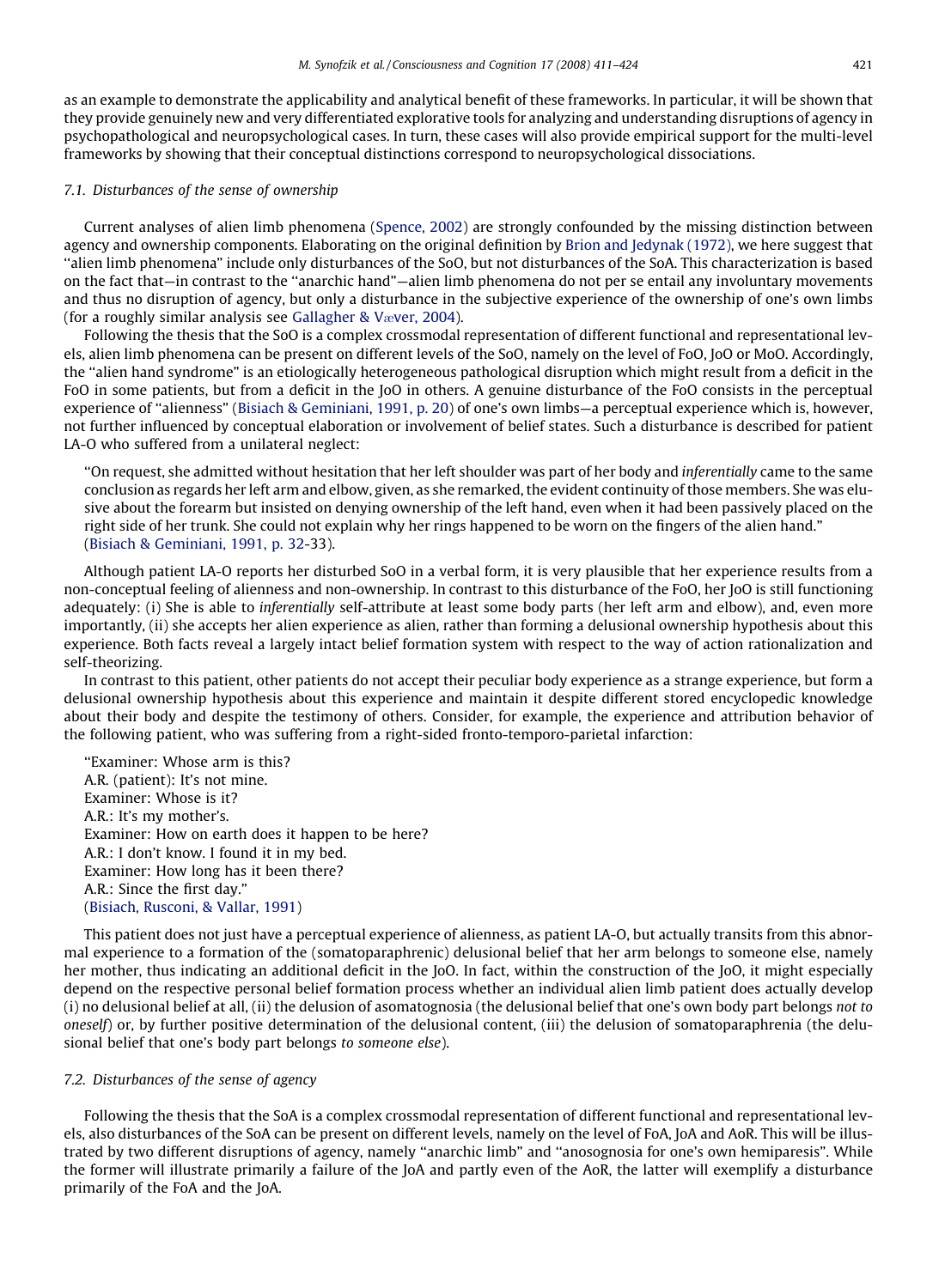# 7.2.1. Anarchic limb

Anarchic limb phenomena encompass complex movements of the upper extremity which are not intended by the subject himself, although they are performed in a goal-directed and ''intentional" way (i.e. they seem to serve a purpose) and with fairly adequate movement parameters [\(Della Sala, Marchetti, & Spinnler, 1991](#page-12-0)). In contrast to alien limb, anarchic limb clearly reflects a disturbance of the agency system, but not of the ownership system, in that the subject does not experience the limb as alien, but as part of his body, which is, however, controlled by intentions that are not part of the subject's actual intentions. This claim is supported by the following patient report of experiencing an anarchic hand:

''[The patient's] left hand would tenaciously grope for and grasp any nearby object, pick and pull at her clothes, and even grasp her throat during sleep [...]. She slept with the arm tied to prevent nocturnal misbehaviour. She never denied that her left arm and hand belonged to her, although she did refer to her limb as though it were an autonomous entity" ([Banks et al., 1989, p. 456](#page-12-0)).

For this reason, one should strictly restrain from conflating disorders of agency and disorders of ownership by subsuming both of them under the term ''alien hand" [\(Banks et al., 1989; Marchetti & Della Sala, 1998; Spence, 2002](#page-12-0)).

One might hold that ''anarchic hand" is actually not a disturbance of the SoA, since patients correctly recognize that there is a discrepancy between the actual movement of their anarchic limb and their motor intentions [\(Frith et al., 2000\)](#page-12-0). However, given our framework of the SoA, we can disentangle the different levels: Whereas there is no intention for the anarchic movement<sup>[11](#page-11-0)</sup> and thus a discrepancy between the seeming intention of the movement and the intentions of the patient, the FoA does not occur (or, more precisely, a feeling of non-agency occurs), which is, in a certain way correct (although the seem-ingly intentional movement of the limb is a pathologic malfunctioning).<sup>[12](#page-11-0)</sup> As a consequence of this situation, a feeling of the kind ''This is not my action" is produced and it may be accompanied by a feeling of irritation. Given such a feeling, a rational way to come to a judgment concerning agency is the consideration that the activity of the limb is caused by its own, that it is (or is part of) a separate agent with intentions of its own. Hence, the agency-related problem lies on the level of the JoA, where a delusional belief is formed. Such inadequate beliefs might even have inadequate behavioral consequences. For example, one might ascribe (and not only perceive) intentions to one's hand and come to the belief that the hand might thus be open to influence of verbal instructions:

''She often spoke to her own [affected] left hand, asking it to perform some movement, but the hand 'did only what it wanted to do'." ([Trojano, Crisci, Lanzillo, Elefante, & Caruso, 1993, p. 215](#page-13-0); cited after [Spence, 2002\)](#page-13-0).

Like the fact that judgments and beliefs about ownership cannot be (sufficiently) explained by *feelings* about ownership, beliefs about causation and intentional stances, i.e. about agency, can also not be explained by feelings about (non-)agency: Whereas the detection of a discrepancy between one's actual movements and one's motor intentions might lead to the perceptual experience of not being the initiator of the actual movement (FoA), it cannot explain why a person does or does not ascribe intentions to it (JoA). Again, this depends on an interpretative judgment that is formed by ad hoc rationalization that draws on contextual cues and belief states, in particular one's personal background beliefs.

# 7.2.2. Anosognosia for one's own hemiparesis

Patients exhibiting anosognosia for their own hemiparesis (AHP) most probably have a deficit in integrating the various sensorimotor authorship indicators, thus leading to an incorrect FoA (though it is still open to debate whether the deficit is primarily due to a deficit in integrating sensory feedback [''ignored feedback hypothesis", ([Levine, 1990\)](#page-13-0)] or rather in integrating feed-forward motor intentions [''feed-forward theory", [Heilman, Barrett, & Adair, 1998\]](#page-12-0)). However, the fact (i) that AHP patients do not simply accept their experience of having made a movement as false and (ii) that they cannot correct their belief about this experience despite of manifold evidence, clearly shows that they are not just impaired in their FoA but also in their JoA. Consequently, accounts which provide only an explanation for the disturbed FoA in AHP patients—like certain versions of the comparator model account ([Frith et al., 2000](#page-12-0))—are insufficient in that they cannot explain the disturbance of the JoA.

They fail even more in explaining why most of the AHP patients additionally develop abnormal beliefs towards the paretic limb, as, for example, asomatognosia (the delusional belief that a body part is not owned by themselves) or somatoparaphrenia (the delusional belief that a body part is owned by a certain other person).[13](#page-11-0) In fact, a recent analysis showed that AHP is not only behaviorally closely connected to abnormal beliefs about ownership and responsibility of the limb (92% of patients with AHP exhibit such abnormal beliefs), but also anatomically (the right posterior insula is commonly damaged in AHP patients with and without abnormal beliefs) ([Baier & Karnath, 2008\)](#page-12-0). Thus, due to the close connectedness of AHP and abnormal beliefs,

<sup>&</sup>lt;sup>11</sup> The fact that the patient "perceives" an intention of the hand is not at all pathological: Every normal person (including the psychiatrist) "perceives" the intention of the hand in the very same way (as can be seen in the description of these cases, as e.g., ''the anarchic hand prevents him from smoking").

<sup>&</sup>lt;sup>12</sup> Another interpretation would be that there is indeed an intention for the anarchic movement which is, for pathological reasons, detached from all other processing, such that neither (a) a feeling of ownership for the very intention arises (a topic which goes beyond the scope of this paper; see [Vosgerau & Newen,](#page-13-0) [2007](#page-13-0) for more details on this topic), nor (b) a feeling of agency can be established—instead, as already mentioned, a feeling of non-agency arises (which would be, under this interpretation, false).

<span id="page-11-0"></span><sup>&</sup>lt;sup>13</sup> Likewise, these accounts cannot explain why, e.g. some schizophrenia patients with delusions of control ascribe responsibility of certain actions to a specific other agent rather than to themselves or to nobody at all, cf. [Synofzik et al., 2007.](#page-13-0)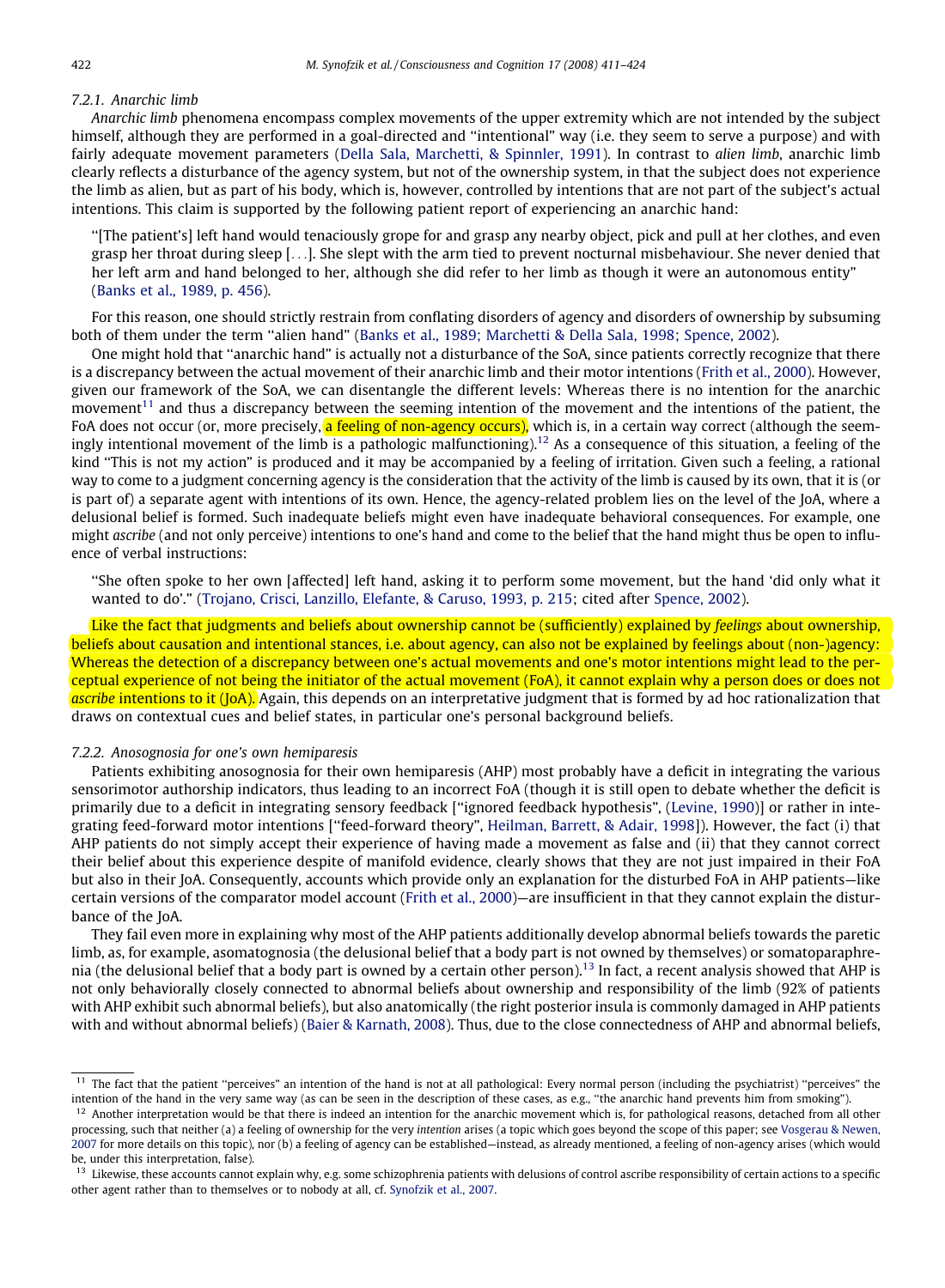theories about AHP cannot confine themselves to just explaining a possibly disturbed FoA, but, moreover, also have to explain the disturbed rationalization and belief modules.

# 8. Conclusion

Two central features of self-consciousness, the sense of ownership and the sense of agency, are based on complex mechanisms on several levels: A very basic level of sensorimotor integration, a non-conceptual level, a propositional level, and a meta-representational level. The multi-level framework presented here does not only give a detailed naturalistic account of these central aspects of self-consciousness but is also able to provide a comprehensive analysis and explanation of the different developmental stages of the SoO and the SoA and their specific pathological disturbances. Future research will refine the framework by more detailed conceptual and empirical investigation of the involved factors and processes at the different levels on the one hand, and of the interplay of the different levels on the other hand.

#### Acknowledgements

We thank two anonymous reviewers for their valuable comments and the ''European Platform for Life Sciences, Mind Sciences, and the Humanities" sponsored by the Volkswagen Stiftung for their financial support.

#### References

Baier, B., & Karnath, H. O. (2008). Tight link between our sense of limb ownership and self-awareness of actions. Stroke, 39(2), 486–488.

Balslev, D., Cole, J., & Miall, R. C. (2007). Proprioception contributes to the sense of agency during visual observation of hand movements: Evidence from temporal judgments of action. Journal of Cognitive Neuroscience, 19(9), 1535–1541.

Banks, G., Short, P., Martinez, J., Latchaw, R., Ratcliff, G., & Boller, F. (1989). The alien hand syndrome. Clinical and postmortem findings. Archives of Neurology, 46, 456–459.

Bell, C. C. (2001). Memory-based expectations in electrosensory systems. Current Opinion in Neurobiology, 11, 481–487.

Bermúdez, J. L. (1998). The paradox of self-consciousness. Cambridge: MIT Press.

Bisiach, E., & Geminiani, G. (1991). Anosognosia related to hemiplegia and hemianopia. In G. P. Prigatano & D. L. Schacter (Eds.), Awareness of deficit after brain injury (pp. 17–39). New York: Oxford University Press.

Bisiach, E., Rusconi, M. L., & Vallar, G. (1991). Remission of somatoparaphrenic delusion through vestibular stimulation. Neuropsychologia, 29(10), 1029–1031.

Bosbach, S., Cole, J., Prinz, W., & Knoblich, G. (2005). Inferring another's expectation from action: The role of peripheral sensation. Nature Neuroscience, 8(10), 1295–1297.

Brion, S., & Jedynak, C. P. (1972). Troubles du transfert interhemispherique. A propos de trois observations de tumeurs du corps calleux. Le signe de la main etrangere. Revista de Neurologia (Paris), 126, 257–266.

Carruthers, P., & Smith, P. K. (Eds.). (1996). Theories of theories of mind. Cambridge: Cambridge University Press.

Damasio, A. (2000). The feeling of what happens: Body and emotion in the making of consciousness. Fort Washington: Harvest.

Damasio, A. R. (2003). Looking for spinoza: Joy, sorrow, and the feeling brain. New York: Blackwell.

Davies, A. R., & Stone, T. (Eds.). (1995). Mental simulation. Oxford: Blackwell.

Davies, M., Coltheart, M., Langdon, R., & Breen, N. (2001). Monothematic delusions: Towards a two-factor account. Philosophy, Psychiatry, Psychology, 8(2–3), 133–158.

de Vignemont, F., & Fourneret, P. (2004). The sense of agency: A philosophical and empirical review of the ''Who" system. Consciousness and Cognition, 13(1),  $1 - 19$ .

Della Sala, S., Marchetti, C., & Spinnler, H. (1991). Right-sided anarchic (alien) hand: A longitudinal study. Neuropsychologia, 29(11), 1113–1127.

Dokic, J., & Proust, J. (Eds.). (2002). Simulation and knowledge of action. Amsterdam: John Benjamins.

Elsner, B., & Hommel, B. (2001). Effect anticipation and action control. Journal of Experimental Psychology. Human Perception and Performance, 27(1), 229–240. Farrer, C., Franck, N., Paillard, J., & Jeannerod, M. (2003). The role of proprioception in action recognition. Consciousness and Cognition, 12(4), 609–619.

Feinberg, I. (1978). Efference copy and corollary discharge: Implications for thinking and its disorders. Schizophr Bull, 4, 636–640.

Fourneret, P., Paillard, J., Lamarre, Y., Cole, J., & Jeannerod, M. (2002). Lack of conscious recognition of one's own actions in a haptically deafferented patient. Neuroreport, 13(4), 541–547.

Frith, C. (1992). The cognitive neuropsychology of schizophrenia. Hilsdale: Erlbaum.

Frith, C. (2005). The self in action: Lessons from delusions of control. Consciousness and Cognition, 14(4), 752–770.

Frith, C. D., Blakemore, S. J., & Wolpert, D. M. (2000). Abnormalities in the awareness and control of action. Philosophical Transactions of the Royal Society of London. Series B, Biological Sciences, 355(1404), 1771–1788.

Gallagher, S. (2000). Philosophical conceptions of the self: Implications for cognitive science. Trends in Cognitive Sciences, 4, 14–21.

Gallagher, S., & Væver, M. (2004). Disorders of embodiment. In J. Radden (Ed.), The philosophy of psychiatry: A companion (pp. 118-132). Oxford: Oxford University Press.

Gallagher, S. (2005). How the body shapes the mind? Oxford: OUP.

Greene, J. D., Sommerville, R. B., Nystrom, L. E., Darley, J. M., & Cohen, J. D. (2001). An fMRI investigation of emotional engagement in moral judgment. Science, 293(5537), 2105–2108.

Greene, J. D., & Haidt, J. (2002). How (and where) does moral judgment work? Trends in Cognitive Sciences, 6, 517–523.

Haarmeier, T., Bunjes, F., Lindner, A., Berret, E., & Thier, P. (2001). Optimizing visual motion perception during eye movements. Neuron, 32(3), 527–535. Hamilton, A., Wolpert, D., & Frith, U. (2004). Your own action influences how you perceive another person's action. Current Biology, 14(6), 493–498. Hebb, D. O. (1949). The organization of behavior. New York: Wiley.

Heilman, K. M., Barrett, A. M., & Adair, J. C. (1998). Possible mechanisms of anosognosia: A defect in self-awareness. Philosophical Transactions of the Royal Society of London. Series B, Biological Sciences, 353(1377), 1903–1909.

Herrmann, E., Call, J., Hernandez-Lloreda, M. V., Hare, B., & Tomasello, M. (2007). Humans have evolved specialized skills of social cognition: The cultural intelligence hypothesis. Science, 317(5843), 1360–1366.

Hommel, B., & Elsner, B. (in press). Acquisition, representation, and control of action. In E. Morsella, J. A. Bargh, & P. M. Gollwitzer (Eds.), The Psychology of Action. Oxford: Oxford University Press.

Ito, M. (2005). Bases and implications of learning in the cerebellum—adaptive control and internal model mechanism. Progress in Brain Research, 148, 95–109.

<span id="page-12-0"></span>Legrand, D. (2007). Subjectivity and the body: Introducing basic forms of self-consciousness. Consciousness and Cognition, 16(3), 577–582.